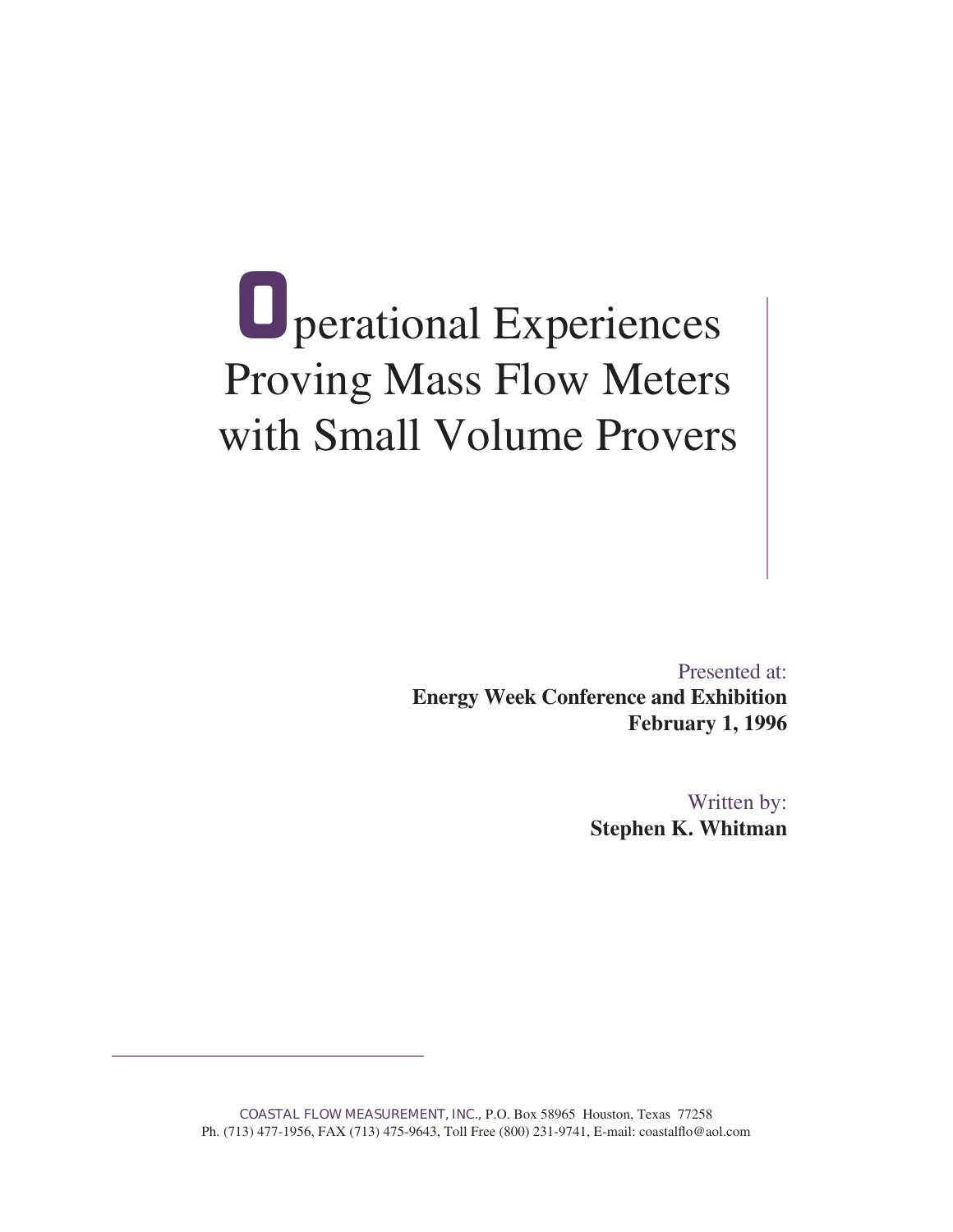#### **Operational Experiences Proving Mass Flow Meters. with Small Volume Provers** The measurement accuracy of these meters meters has continued to the Hydrocarbon Industry in  $\mathbf{F}$ evaluating them for custody transfer measurement. with china weters in custom in custom measurement normally require some measurement of verification, which is generally referred.

#### **Introduction**

Small Volume Provers were introduced several decades ago, and numerous papers have been presented covering the technical and empirical operation of these provers. During this time, mass flow meters based upon the Coriolis effect have evolved. The measurement accuracy of these meters has continually improved to the degree that the Hydrocarbon Industry is closely evaluating them for custody transfer measurement.

Flow meters used in custody transfer measurement normally require some means of verification, which is generally referred to as "meter proving." Meter proving methods for traditional volumetric meters are well established, while those for mass flow meters are still evolving.

Coriolis mass flow meters are fundamentally different from traditional custody transfer meters. Therefore, a basic understanding of the principles of operation is necessary to properly prove mass flow meters. Coriolis mass flow meters are fundamentally different from traditional custody transfer meters. Therefore, a basic understanding of

This paper will focus on the basic knowledge needed to prove mass meters, with actual case histories to demonstrate operational experiences with small volume provers.  $\overline{C}$ 

### **Understanding the Coriolis Meter** and are not expressed as a frequency/flow rate setting (e.g., 100 Hz  $\alpha$

Base K: 6.00 P/lb

A Coriolis meter is different from other meters in that it requires two primary components: the sensor (the pipe tube in which the fluid flows) and the transmitter (the electronics which processes sensor outputs) to provide the flow and density outputs. The transmitter is typically programmable with at least the calibration information specific to the sensor and the desired signal output range.

Thromy referred to as a K factor. The K factor for a Corons meter does not define to ation, as it does with other meters, and should not be used to adjust for any errors. Coriolis meter K-factors are typically scalable and are based upon the time conversion of the flow rate output. They are usually in multiples of ten (e.g., 10, 100, 1000) or essed as a K-factor, but as a frequency/flow rate setting (e.g.,  $100 \text{ Hz} = 100 \text{ lb/min}$ ). The Temperature (ºF): 96.8Temperature (ºF): 96.8

| <b>FIGURE 1</b>                                                                                                                                                                       |                                                                                                                                               |                                                                                                                                                                                                                                                                                                                                                  |  |  |  |  |  |
|---------------------------------------------------------------------------------------------------------------------------------------------------------------------------------------|-----------------------------------------------------------------------------------------------------------------------------------------------|--------------------------------------------------------------------------------------------------------------------------------------------------------------------------------------------------------------------------------------------------------------------------------------------------------------------------------------------------|--|--|--|--|--|
| <b>K-Factor Scaling</b>                                                                                                                                                               |                                                                                                                                               | <b>K-Factor Scaling</b>                                                                                                                                                                                                                                                                                                                          |  |  |  |  |  |
| <b>Prover Data</b><br>20.04270 gal<br>Volume:                                                                                                                                         | Temperature (°F): 96.8<br>Pressure (psig): $25.53$                                                                                            | Temperature (°F): 96.8<br><b>Prover Data</b><br>Pressure (psig): $25.53$<br>20.04270 gal<br>Volume:                                                                                                                                                                                                                                              |  |  |  |  |  |
| <b>Meter Data</b><br>$6.00$ P/lb<br>Base K:                                                                                                                                           | Size: $3"$<br>Temperature (°F): 96.8<br>Pressure (psig): $25.53$                                                                              | Size: $3"$<br><b>Meter Data</b><br>Temperature (°F): 96.8<br>$60.0$ P/lb<br>Base K:<br>Pressure (psig): $25.53$                                                                                                                                                                                                                                  |  |  |  |  |  |
| Frequency Setpoint: 750 Hz<br>Flowrate Setpoint:<br>7500 lb/min.                                                                                                                      |                                                                                                                                               | Frequency Setpoint: 7500 Hz<br><b>Flowrate Setpoint:</b><br>7500 lb/min.                                                                                                                                                                                                                                                                         |  |  |  |  |  |
| <b>Meter Mass</b><br><b>Prover Mass</b><br><b>Meter Factor</b>                                                                                                                        | <b>Meter</b><br>Meter Net K<br><b>Flow Rate</b><br>P/1 <sub>b</sub><br><b>Fequency Hz</b><br>lb/min                                           | Meter Net K<br><b>Meter</b><br><b>Flow Rate</b><br><b>Meter Mass</b><br><b>Meter Factor</b><br><b>Prover Mass</b><br>P/1 <sub>b</sub><br><b>Fequency Hz</b><br>lb/min                                                                                                                                                                            |  |  |  |  |  |
| 167.60882<br>0.99223<br>166.30703<br>167.63564<br>0.99206<br>166.30497<br>167.55110<br>0.99255<br>166.30286<br>167.59063<br>166.30047<br>0.99230<br>167.63279<br>0.99204<br>166.29887 | 6.05<br>98.018<br>972.546<br>6.05<br>98.169<br>973.876<br>6.05<br>98.124<br>973.913<br>6.05<br>98.176<br>974.179<br>6.05<br>98.375<br>975.901 | 60.46<br>982.787<br>975.288<br>167.62244<br>166.34738<br>0.99239<br>60.46<br>981.713<br>974.264<br>167.61218<br>166.34444<br>0.99244<br>60.48<br>983.546<br>975.721<br>167.67281<br>0.99207<br>166.34291<br>60.46<br>982.339<br>974.873<br>167.61102<br>0.99242<br>166.34123<br>60.48<br>982.657<br>167.66470<br>974.856<br>0.99209<br>166.33771 |  |  |  |  |  |
| Average:<br>0.99224<br>167.60380<br>166.30284<br><b>Repeatability:</b><br>0.05140\%                                                                                                   | 6.05<br>98.173<br>974.083<br>Average number of pulses 1,005.62                                                                                | 60.47<br>Average:<br>982.609<br>0.99228<br>975.000<br>167.63663<br>166.34273<br>Repeatability:<br>$0.03729\%$<br>Average number of pulses 10,058.2                                                                                                                                                                                               |  |  |  |  |  |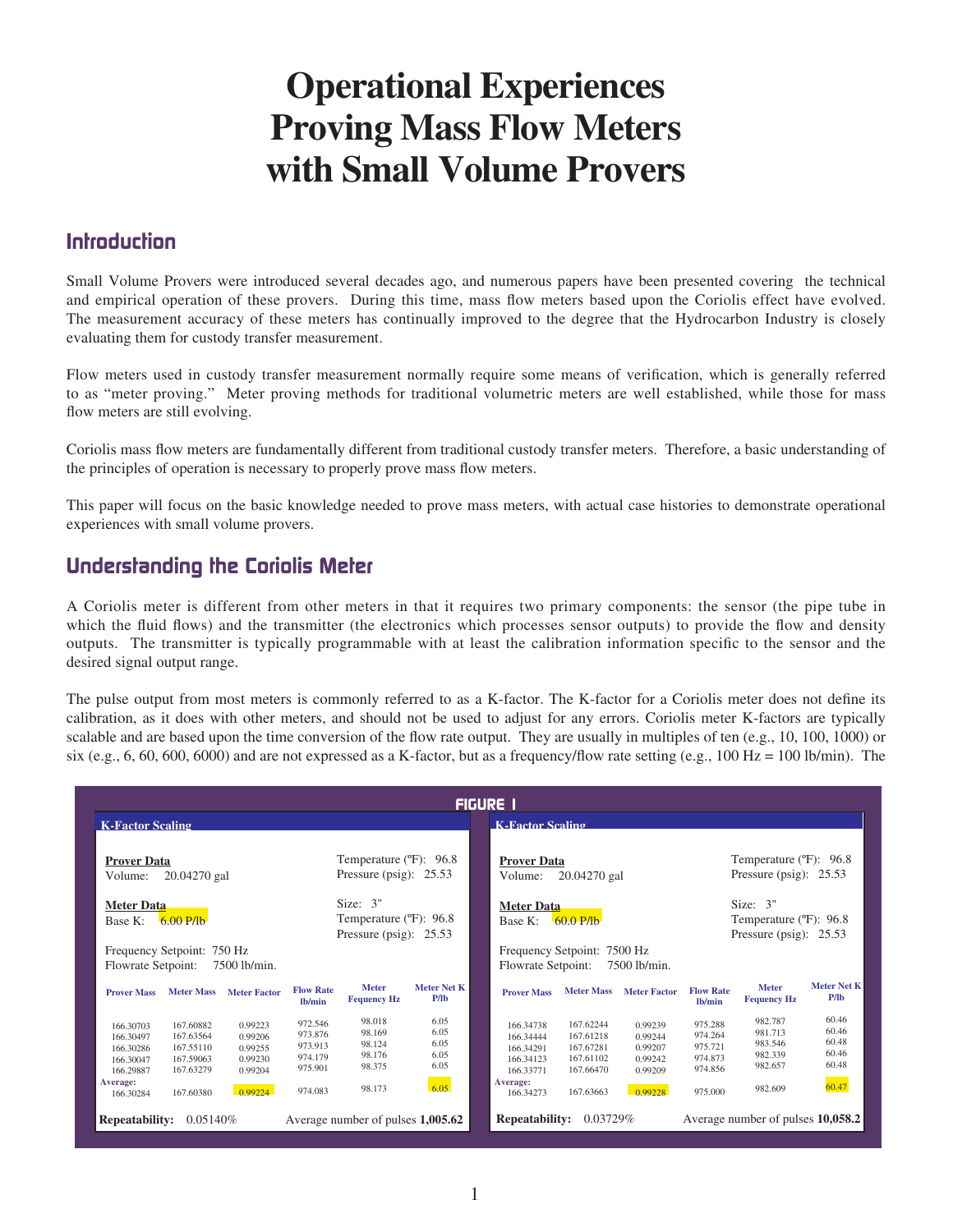ability to scale a K-factor without changing the meter calibration is demonstrated in Figure 1. ć

A Coriolis meter also has the unique ability to determine density independently of mass flow. The complete calibration of the meter is defined by, and typically expressed as, the density and flow calibration factors. Adjustments for errors in a meter's calibration should be made to the respective measurement factor that is incorrect.

#### **Proving Expectations**

Due to the Coriolis meter's unique characteristics and capabilities, there is a significant amount of misunderstanding in what to expect from this instrument when trying to "prove it" to current standards. This has been due, in part, to the lack of information and guidance available, especially from the meter manufacturers. is defined by, and typically expressed as, the density and flow calibration factors. Adjustments for errors in a meter's calibration should be made to the respective measurement factor that is incorrect.<br> **Proving Expectat** 

A specification sheet will provide more details on a meter's capabilities. They do vary, depending upon the manufacturer, model, and pressure rating. Figure 2 is an example of a new, more informative specification sheet expressing the meter's accuracy, based upon its flow rate and/or turndown. Additional information of this kind on different models of meters would be extremely useful.



One of the first problems usually encountered is that the meter has been installed in an application in which no other type of meter could be proved. This is normally due to one of several conditions, such as widely varying flow, changing density, product flowing at or near equilibrium pressure, or pulsation occurring at the measurement station. These conditions should be avoided, because the quality of the proving results from Coriolis meters is dependent upon flow conditions which are consistent with accepted practices.

Another feature unique to these meters, and one that directly affects proving results, is called the "meter zero." Attaining a proper zero procedure can be difficult because most installations have not made provisions for it. To zero a meter, it must be completely s, and there must be no flow. To repeat, there can be absolutely no flow through the meter for a proper zero. A zero is typically achieved by pushing a button on the transmitter. Variations in the meter zero are the result of changes in pipe stress, temperature, external vibrations and improper zeroing.

So can acceptable results be obtained? Yes, they can, with optimum pipe and flow conditions, and correct meter zeroing, as illustrated in Figures 3 and 4. These illustrations are not meter provings, but rather they are calibrations at 20, 40, 60, 80, & 100% of the meter output range, on the same meter, performed four months apart. The quality of these results is impressive, but not necessarily consistent with the majority of meters we have calibrated. Although there are many meters that perform comparably, further research and development is needed to bring the performance of all Coriolis meters to this level.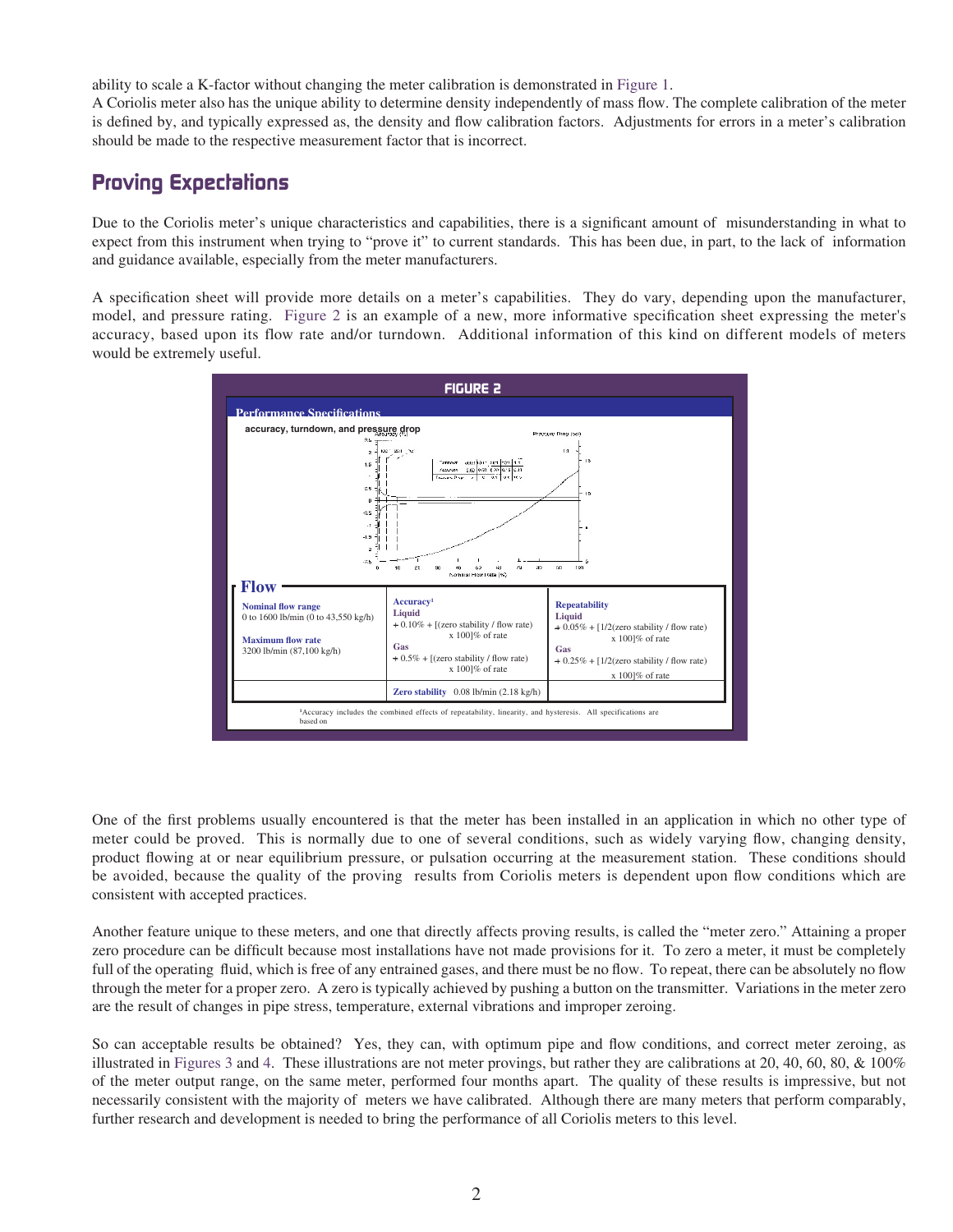| <b>FIGURES 3 &amp; 4</b>                                                                                                                                                    |                                                                                                                                                                         |                                                                                                                                                                             |                                                                                                                                                               |  |  |  |
|-----------------------------------------------------------------------------------------------------------------------------------------------------------------------------|-------------------------------------------------------------------------------------------------------------------------------------------------------------------------|-----------------------------------------------------------------------------------------------------------------------------------------------------------------------------|---------------------------------------------------------------------------------------------------------------------------------------------------------------|--|--|--|
| Figure 3                                                                                                                                                                    |                                                                                                                                                                         | Fioure 4                                                                                                                                                                    |                                                                                                                                                               |  |  |  |
| <b>Prover Data</b><br>$0.05070$ bbl<br>Volume:                                                                                                                              | Temperature $(^{\circ}F)$ : 67.2<br>Pressure (psig): $27.04$                                                                                                            | <b>Prover Data</b><br>2.12944 gal<br>Volume:                                                                                                                                | Temperature (°F): 94.3<br>Pressure (psig): $31.61$                                                                                                            |  |  |  |
| <b>Meter Data</b><br>$600.00$ P/lb<br>Base K:                                                                                                                               | Size: $1"$<br>Temperature (°F): 67.2<br>Pressure (psig): $27.04$                                                                                                        | <b>Meter Data</b><br>Base K: 600.00 P/lb                                                                                                                                    | Size: $1"$<br>Temperature (°F): 94.3<br>Pressure (psig): $31.61$                                                                                              |  |  |  |
| Frequency Setpoint: 2000 Hz<br>Flowrate Setpoint:<br>$200$ lb/min.                                                                                                          |                                                                                                                                                                         | Frequency Setpoint: 2000 Hz<br>Flowrate Setpoint:<br>$200$ lb/min.                                                                                                          |                                                                                                                                                               |  |  |  |
| <b>Meter Mass</b><br><b>Prover Mass</b><br><b>Meter Factor</b>                                                                                                              | Meter Net K<br><b>Flow Rate</b><br><b>Meter</b><br>lb/min<br>P/1 <sub>b</sub><br><b>Fequency Hz</b>                                                                     | <b>Meter Mass</b><br><b>Meter Factor</b><br><b>Prover Mass</b>                                                                                                              | Meter Net K<br><b>Meter</b><br><b>Flow Rate</b><br>P/1 <sub>b</sub><br><b>Fequency Hz</b><br>lb/min                                                           |  |  |  |
| 17.74154<br>1.00012<br>17.74373<br>17.73774<br>1.00032<br>17.74346<br>17.74517<br>17.74347<br>0.99990<br>17.74198<br>1.00008<br>17.74335<br>17.73800<br>17.74308<br>1.00029 | 197.402<br>599.93<br>1973.81200<br>599.81<br>152.299<br>1522.52550<br>600.06<br>130.141<br>1301.56325<br>84.724<br>847.19498<br>599.95<br>46.029<br>599.83<br>460.16827 | 53.05115<br>1.00004<br>53.05326<br>53.02615<br>53.04866<br>1.00042<br>53.02617<br>1.00034<br>53.04443<br>53.02197<br>1.00034<br>53.04014<br>53.03104<br>1.00010<br>53.03643 | 599.98<br>412.138<br>41.214<br>599.75<br>832.802<br>83.314<br>599.79<br>1178.763<br>117.914<br>599.79<br>1569.451<br>156.995<br>599.94<br>1998.964<br>199.912 |  |  |  |
| Average:<br>1.00014<br>17.74089<br>17.74342                                                                                                                                 | 599.92<br>122.119<br>1221.053                                                                                                                                           | Average:<br>1,00025<br>53.03130<br>53.04458                                                                                                                                 | 599.85<br>1198.424<br>118.870                                                                                                                                 |  |  |  |
| <b>Repeatability:</b><br>0.04199%                                                                                                                                           | Average Error $\%$ : $-0.01$                                                                                                                                            | Repeatability:<br>0.03799%                                                                                                                                                  | Average Error $\%$ : -0.02                                                                                                                                    |  |  |  |

### **for repeated in the problems. To date, we found that achieving repeated in the problems. To date, we found that achieving repeated in the problem and that achieving repeated in the problem and there has been not been not**

Small volume provers are probably the most practical and acceptable type of proving devices available. The gravimetric method of proving Coriolis meters is not practical in pipeline applications, and commonly lacks the accuracy required for high flow rate applications. Sophisticated computer based electronics, which are more commonly used on small volume provers, give them an advantage over conventional ball provers. They also have a greater range of fluid compatibility, and reduced fluid disposal

Recent publications on proving Coriolis meters with small volume provers suggest that these provers have trouble with pass-to-pass repeatability. They recommend pass averaging (i.e., ten to inteen passes averaged into one run) to compensate I demonstrate that the correct methods we we compute that achieving repeatablity has not been a problem and there has been no need to average a large number of passes. A typical single-pass proving is illustrated in Figures 1 and 3, and a three-pass need to average a rarge number of passes. A typical single-pass proving is must alled in Figures 1 and 3, and a three-pass<br>average in Figure 4. Obtaining repeatability in proving Coriolis meters can be more complicated tha meters. Problems associated will achieving repeatablity should not be obscured by averaging large amounts of data, but average in Figure 4. Obtaining tepeatablity in proving Corrollis meters can be more complicated than in proving other

#### **Case Histories**

all volume prover in actual pipeline applications. Case History I demonstrates that, with the correct methods and equipment, good results can be achieved even in an extreme application. Case History II involves a routine application using a prover of a different size than the first case history, and indicates that consistent results are obtainable using the single-pass method. Case History III illustrates the accuracy of the meter and proving in a bidirectional application.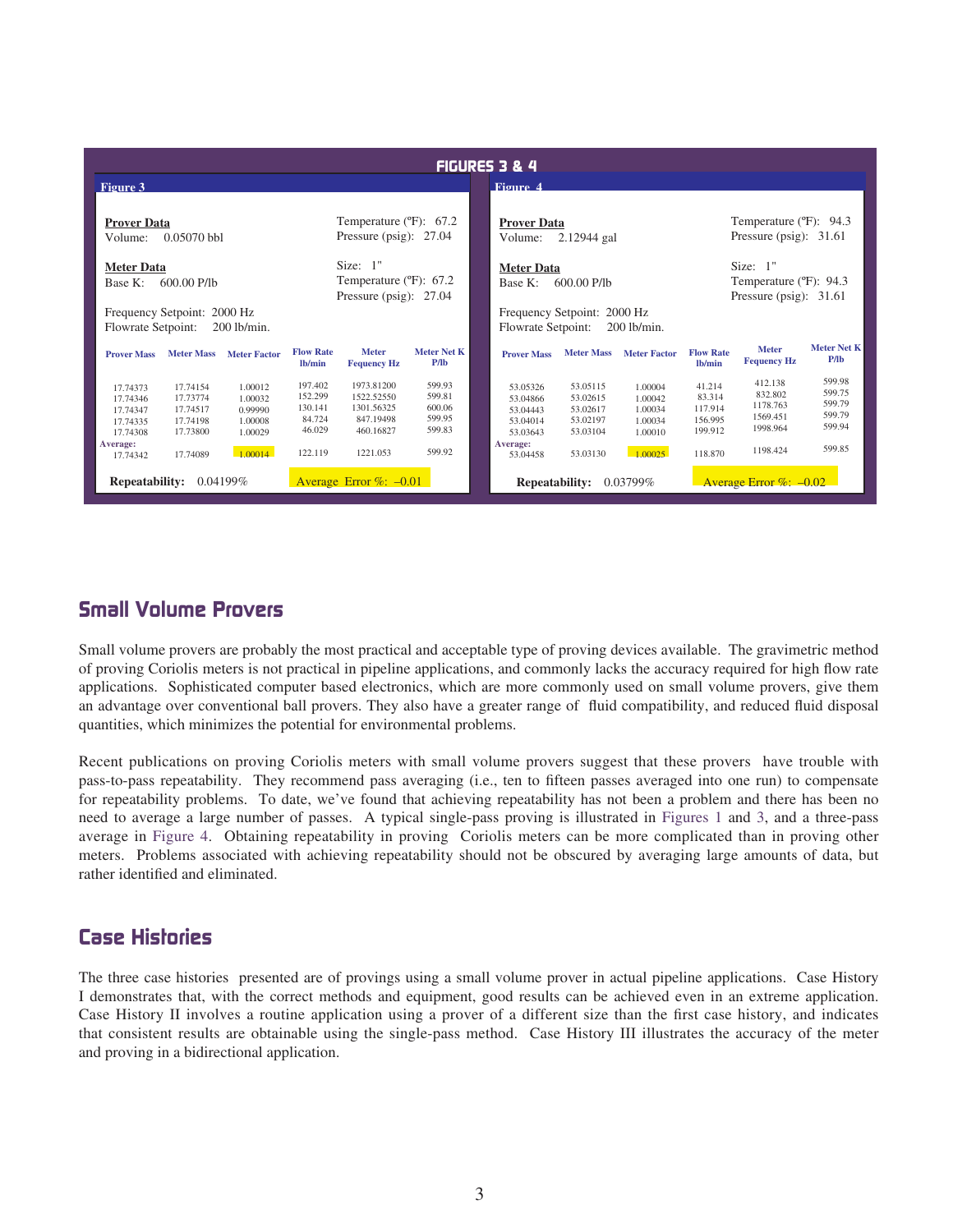#### **Case History I** (Figure 5):

This proving was performed on a 1.5" Coriolis meter measuring liquid carbon dioxide on a pipeline. The operating conditions were rather extreme for this product, since a stable density was difficult to maintain. A smaller than normal prover (e.g., two gallons) was used to obtain stability more quickly, and to maintain that stability. The product density was approximately 0.427 gm/cc.

proving used a three-pass average method to get better onsecutive runs.

| <b>CASE HISTORY I</b>                       |                             |                                   |                            |                                                                        |                            |
|---------------------------------------------|-----------------------------|-----------------------------------|----------------------------|------------------------------------------------------------------------|----------------------------|
| Figure 5                                    |                             |                                   |                            |                                                                        |                            |
| <b>Case History I</b><br><b>Prover Data</b> |                             |                                   |                            | Temperature ( $\textdegree$ F): 107.7                                  |                            |
| Volume:                                     | 2.12944 gal                 |                                   |                            | Pressure (psig): $1344.98$                                             |                            |
| <b>Meter Data</b><br>Base K:                | 180.00 P/lb                 |                                   |                            | Size: $1.5$ "<br>Temperature (°F): 107.7<br>Pressure (psig): $1344.98$ |                            |
|                                             | Frequency Setpoint: 2500 Hz |                                   |                            |                                                                        |                            |
|                                             |                             | Flowrate Setpoint: 833.33 lb/min. |                            |                                                                        |                            |
| <b>Prover Mass</b>                          |                             | Meter Mass Meter Factor           | <b>Flow Rate</b><br>lb/min | <b>Meter</b><br><b>Fequency Hz</b>                                     | <b>Meter Net K</b><br>P/lb |
| 22.81231                                    | 22.74201                    | 1.00309                           | 352.003                    | 1052.861                                                               | 179.45                     |
| 22.81443                                    | 22.74123                    | 1.00322                           | 353.280                    | 1056.465                                                               | 179.42                     |
| 22.81394                                    | 22.74300                    | 1.00312                           | 353.474                    | 1057.151                                                               | 179.44                     |
| 22.81912                                    | 22.74536                    | 1.00324                           | 351.952                    | 1052.469                                                               | 179.42                     |
| 22.74675                                    | 22.68354                    | 1.00279                           | 352.660                    | 1055.066                                                               | 179.50                     |
| Average:<br>22.80131                        | 22.73103                    | 1.00309                           | 352.679                    | 1054.802                                                               | 179.45                     |
|                                             | Repeatability: 0.04486%     |                                   |                            | Average Error $\%$ : -0.31                                             |                            |

# **Case History II** (Figure 6):

 $S(1,0)$  is 1.040 gined.  $T_{\text{C}}$  and  $\alpha$  investigation proves to active  $\alpha$  orders This case history involves a truck loading rack station measuring a refined hydrocarbon product. Loading rack applications

that multiple pass averaging is not always necessary, Temperature (ºF): 74.0and may actually be the exception. Pressure (psig): 19.91

| <b>CASE HISTORY II</b>                                                                 |                                                                            |                                                                |                                                                      |                                                                                  |                                                    |  |
|----------------------------------------------------------------------------------------|----------------------------------------------------------------------------|----------------------------------------------------------------|----------------------------------------------------------------------|----------------------------------------------------------------------------------|----------------------------------------------------|--|
| Figure 6                                                                               |                                                                            |                                                                |                                                                      |                                                                                  |                                                    |  |
| <b>Case History II</b><br>Prover Data<br>Volume:                                       | 15.02207 gal                                                               |                                                                | Temperature (°F): 74.0<br>Pressure (psig): $19.91$                   |                                                                                  |                                                    |  |
| <b>Meter Data</b><br>Base K:                                                           | $60.00$ P/lb                                                               |                                                                |                                                                      | Size: 3"<br>Temperature (°F): 74.0<br>Pressure (psig): $19.91$                   |                                                    |  |
| Frequency Setpoint: 5500 Hz<br>Flowrate Setpoint: 5500 lb/min.                         |                                                                            |                                                                |                                                                      |                                                                                  |                                                    |  |
| <b>Prover Mass</b>                                                                     | <b>Meter Mass</b>                                                          | <b>Meter Factor</b>                                            | <b>Flow Rate</b><br>Ib/min                                           | <b>Meter</b><br><b>Fequency Hz</b>                                               | Meter Net K<br>P/1 <sub>b</sub>                    |  |
| 131.34136<br>131.34140<br>131.34142<br>131.34144<br>131.34147<br>Average:<br>131.34142 | 131.32254<br>131.31449<br>131.36154<br>131.30050<br>131.32496<br>131.32481 | 1.00014<br>1.00020<br>0.99985<br>1.00031<br>1.00013<br>1 00013 | 1746.915<br>1746.949<br>1748.319<br>1747.490<br>1746.890<br>1747.313 | 1746.70769<br>1746.63359<br>1748.62937<br>1746.98788<br>1746.71358<br>1747.13400 | 59.99<br>59.99<br>60.01<br>59.98<br>59.99<br>59.99 |  |
|                                                                                        | <b>Repeatability:</b> $0.04599\%$<br>Average Error $\%$ : $-0.01$          |                                                                |                                                                      |                                                                                  |                                                    |  |